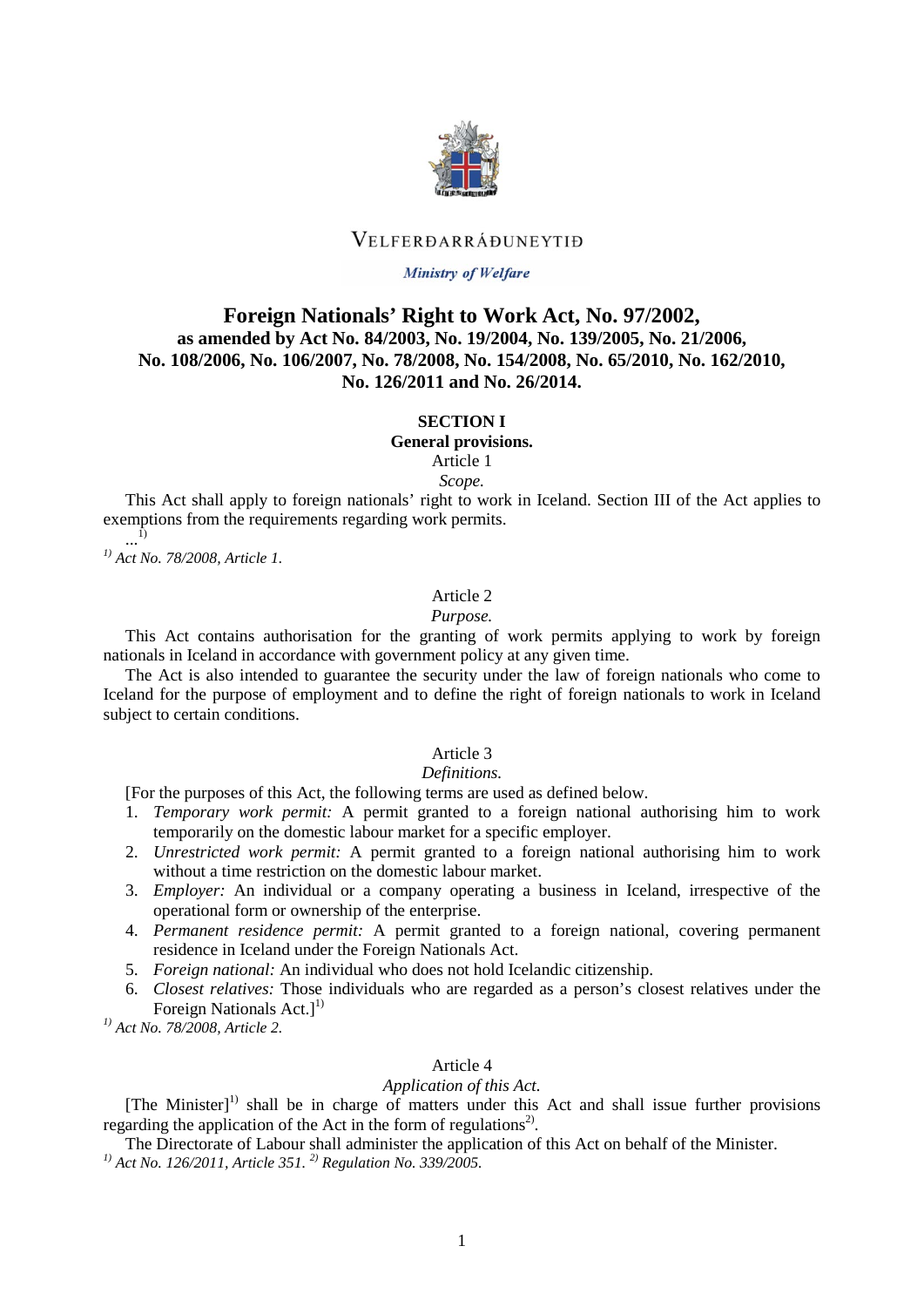## **SECTION II A work permit.** Article 5 *General.*

A work permit confers the right to work in Iceland under the laws and regulations applying to the Icelandic labour market.

A permit under this Act may be made subject to conditions other than those stated in this Act and which the Minister considers necessary in terms of important public interests.

[[The Minister]<sup>1)</sup> may issue further rules<sup>2)</sup> on the granting of work permits under this Act in accordance with government policy. $]^{3)}$ 

*1) Act No. 162/2010, Article 25. 2) Regulation No. 339/2005. 3) Act No. 78/2008, Article 3.*

## Article 6

A work permit may not be granted to a foreign national who is staying in Iceland without a residence permit or has been ordered to leave the country under the Act on foreigners. ...<sup>1)</sup>

No person, company or institution that runs a business or operates an enterprise of any description may employ a foreign national, whether for a long or short period, [*cf.*, however, paragraphs 4 and 5 of Article 19],<sup>1)</sup> or take steps to have a foreign national move to Iceland for this purpose, without a work permit.

[A foreign national may not operate his own business or work independently in Iceland without holding an unrestricted work permit.

A foreign national may not enter into a job in Iceland unless a permit has been granted under this Act, *cf.*, however, paragraphs 4 and 5 of Article 19.<sup>[1]</sup>

*1) Act No. 78/2008, Article 4.*

# Article 7

### [*General conditions for a temporary work permit.*

A temporary work permit may be granted under Articles 8–12 and Article 16 if the following conditions, amongst others, are met:

- a. That employees cannot be found either on the domestic labour market or within the European Economic Area, the EFTA states or the Faroe Islands, or that there are other special reasons for granting the permit. Before a permit is granted, the employer shall have sought employees with the assistance of the Directorate of Labour, unless it is a foregone conclusion, in the opinion of the Directorate, that such a search would prove fruitless.
- b. That the local trade union in the relevant branch of industry, or the appropriate national federation, has made its comment on the application. A comment shall be made within seven days of receipt of a copy of the application for a work permit and of the employment contract. However, this condition may be waived where there is no overall organisation or national federation in the relevant branch of industry.
- c. That an employment contract between the employer and the foreign national has been signed, covering a specific period or task and guaranteeing the foreign national wages and other terms equal to those enjoyed by Icelandic nationals and in conformity with the valid legislation and relevant collective agreements. In the case of jobs lying outside the scope of collective agreements, the foreign national shall be guaranteed wages and other terms equal to those applying to Icelandic nationals.
- d. That it is demonstrated that the employer has taken out health insurance for the foreign national in accordance with the Foreign Nationals Act.
- e. That the employer guarantee to pay the cost of sending the employee back to his home at the end of the employment period in the event of the termination of employment for which the employee is not responsible or if the employee becomes incapable of working for a long period as a result of illness or an accident. The country to which the employee may be sent home shall be specified in the employment contract.

Work permits may not be granted under this Act in connection with employment with temporarywork agencies.]<sup>1)</sup>

*1) Act No. 78/2008, Article 5.*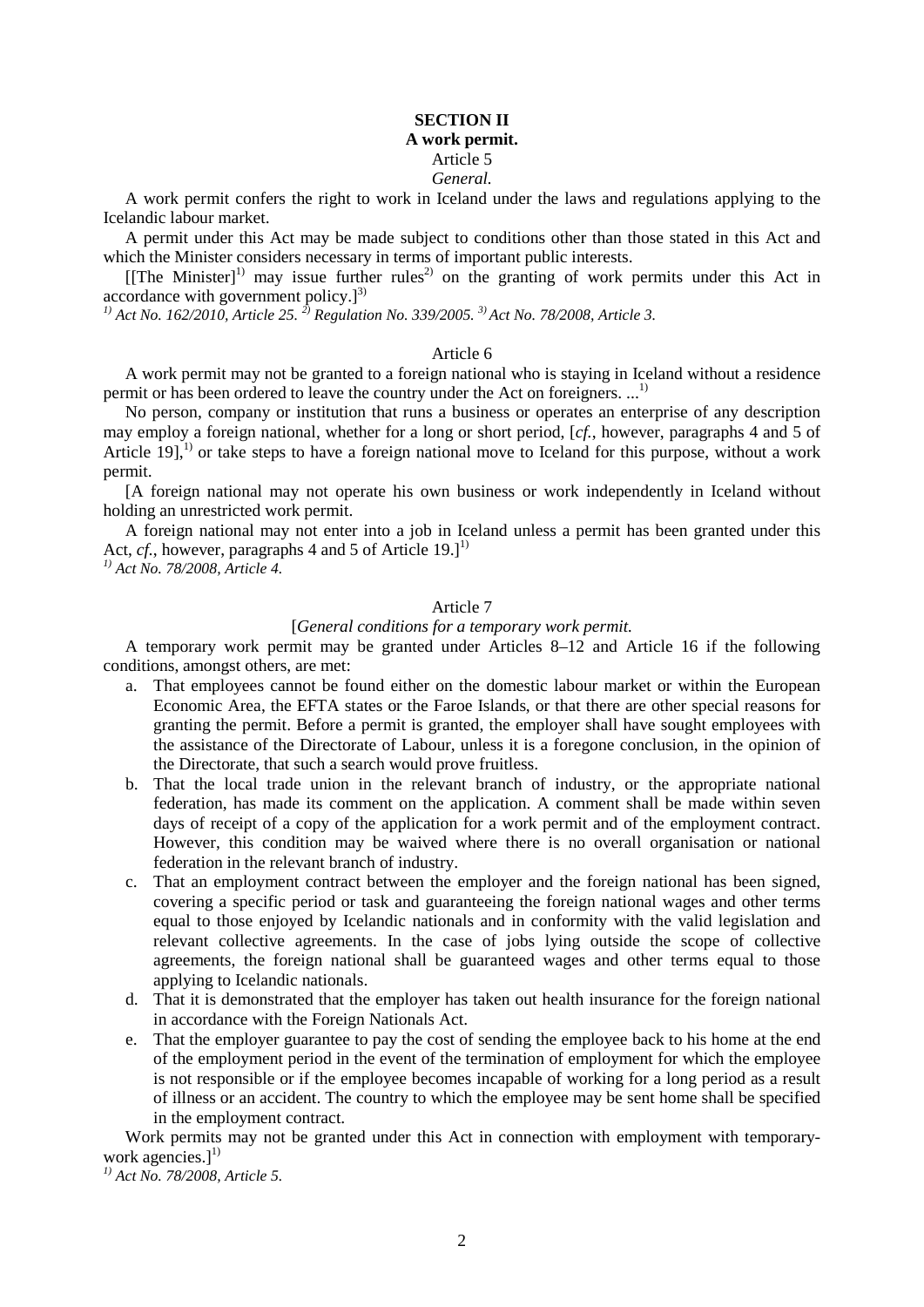### Article 8

### [*A temporary work permit for a job in which special skills are required.*

A temporary work permit may be granted for specific jobs in Iceland which require special skills. Conditions for granting work permit under this provision shall include, amongst others, the following:

- a. that the conditions of items *a–e* of paragraph 1 of Article 7 have been met,
- b. that the foreign national has entered into an employment contract with an employer on the execution of a specific job which demands special skills, providing that what is involved is not a task to be executed within a limited period,
- c. that the foreign national's special skills are essential to the enterprise involved, and
- d. that the foreign national's special skills consist of university-level education, industrial, artistic or technical training, which is recognised in Iceland. The Directorate of Labour shall request verification of the foreign national's education in the form of the appropriate certificates in accordance with Icelandic rules if it considers this necessary.

Furthermore, in exceptional cases, the Directorate of Labour may grant a temporary work permit under this provision if the foreign national involved possesses special knowledge that may be considered the equivalent of the educational qualifications referred to in item *d* of paragraph 1. The Directorate of Labour shall request verification of the foreign national's qualifications in accordance with Icelandic rules if it considers this necessary. In other respects, the provision of paragraph 1 shall apply.

In cases involving application for a work permit under this provision in connection with a job for which university education is required, the Directorate of Labour may waive the condition of item *a* of paragraph 1 of Article 7, *cf.* item *a* of paragraph 1.

A work permit under this provision which is granted for the first time shall not be granted for longer than one year, but in no case for longer than the engagement period specified in the employment contract. A permit may be extended for up to two years at a time providing the conditions of paragraph 1 are met. When a permit is extended, the conditions of items *a, d* and *e* of paragraph 1 of Article 7, *cf.* item *a* of paragraph 1, do not need to be met. Furthermore, it shall be a condition for the extension of a work permit that the employer shall have paid tax deductions at source and social security tax applying to the foreign national's job in accordance with the law.

If the foreign national is staying in Iceland on the basis of a residence permit granted under the Foreign Nationals Act, then the application for a work permit may be made under this provision while he is in Iceland.

A work permit granted under this provision may constitute the basis for an unrestricted work permit under Article  $17.]^{1}$ 

*1) Act No. 78/2008, Article 6.*

### [Article 9

## *A temporary work permit due to a shortage of labour.*

A temporary work permit may be granted due to specific jobs in Iceland when employees cannot be found either on the domestic labour market or within the European Economic Area, the EFTA states or the Faroe Islands. Conditions for granting work permit under this provision shall be, amongst others, that the conditions of paragraph 1 of Article 7 are met.

The Directorate of Labour may waive the condition of item *a* of paragraph 1 of Article 7 in cases where an employer sends his employee to work temporarily at his branch in Iceland, providing that the person involved is an employee of the employer who holds an unrestricted contract of employment as a manager or specialist, *cf.* Article 8, at his branch abroad. The Directorate of Labour may require the employer to cite reasons establishing why it is essential that the foreign national involved should come to work at his branch in Iceland, if the Directorate considers this necessary.

A work permit under this provision which is granted for the first time shall not be granted for longer than one year, but in no case for longer than the engagement period specified in the employment contract. A permit may be extended for up to one further year providing the conditions of paragraph 1 are met. When a permit is extended, the condition of item *d* of paragraph 1 of Article 7 do not need to be met. Furthermore, it shall be a condition for the extension of a work permit that the employer shall have paid tax deductions at source and social security tax applying to the foreign national's job in accordance with the law.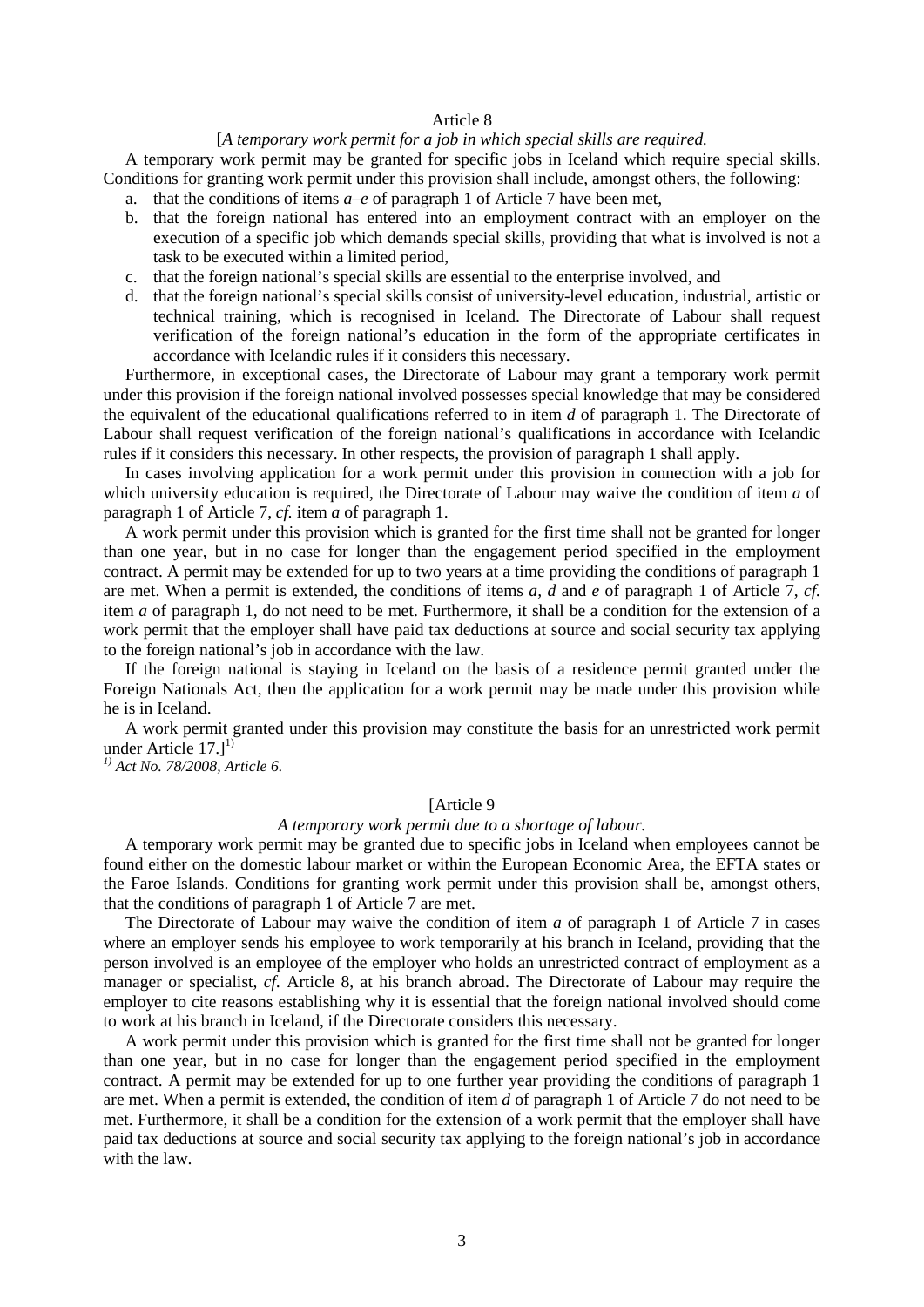An extension may be granted for a period longer than that specified in paragraph 3 in the case of a clearly defined practical project that takes longer than is specified there. In such a case, a temporary work permit covering work done by a foreign national on such a practical project may be extended until the project is completed. When application is made for the extension of a temporary work permit covering such practical projects, an estimate must be submitted stating when the practical project is expected to be completed. In other respects, the conditions of paragraph 3 shall apply.

A foreign national who has held temporary work permit under this provision may not be granted a permit under this provision again until he/she has completed two years' continuous residence abroad following the expiry of his/her permit. This provision shall not apply, however, when the foreign national works in Iceland for less than six months out of every twelve months or when the foreign national changes employer under Article 16.

A work permit granted under this provision may not constitute the basis for an unrestricted work permit under Article  $17.]^{1}$ 

*1) Act No. 78/2008, Article 7.*

### [Article 10]

### *A temporary work permit for athletes.*

A temporary work permit may be granted due to work done by athletes at sports clubs within the Icelandic Sports and Olympic Federation. Conditions for granting such work permit under this provision shall be, amongst others, that the conditions of items  $c-e$  of paragraph 1 of Article 7 are met.

A work permit under this provision which is granted for the first time shall not be granted for longer than one year, but in no case for longer than the engagement period specified in the employment contract. A permit may be extended for up to two years at a time providing the conditions of paragraph 1 are met. When a permit is extended, the condition of item *d* of paragraph 1 of Article 7 do not need to be met. Furthermore, it shall be a condition for the extension of a work permit that the sports club involved shall have paid tax deductions at source and social security tax applying to the foreign national's job in accordance with the law.

A work permit granted under this provision may not constitute the basis for an unrestricted work permit under Article 17.1<sup>1)</sup>

*1) Act No. 78/2008, Article 7.*

## [Article 11

### *A temporary work permit under special circumstances.*

A temporary work permit may be granted for specific jobs in Iceland under special circumstances in which the following conditions, amongst others, are met:

- a. the foreign national has previously been granted a provisional residence permit, a temporary residence permit on humanitarian grounds under the Foreign Nationals Act or a temporary residence permit under paragraph 3 of Article 11 of the Foreign Nationals Act, and
- b. the conditions of items *c* and *d* of paragraph 1 of Article 7 are met.

A work permit under this provision which is granted for the first time shall not be granted for longer than one year, but in no case for longer than the period of validity of the residence permit, or the engagement period specified in the employment contract where the engagement period is shorter than the period of validity of the residence permit. A temporary work permit may be extended for up to one year at a time providing the conditions of paragraph 1 are met. When a permit is extended, the condition of item *d* of paragraph 1 of Article 7, *cf.* item *b* of paragraph 1, do not need to be met. Furthermore, it shall be a condition for the extension of a work permit that the employer shall have paid tax deductions at source and social security tax applying to the foreign national's job in accordance with the law.

If the foreign national is staying in Iceland on the basis of a temporary residence permit granted under the Foreign Nationals Act, then the application for a work permit may be made under this provision while he is in Iceland.

A work permit granted under this provision in connection with a temporary residence permit granted on humanitarian grounds, *cf.* item *a* of paragraph 1, may constitute the basis for an unrestricted work permit under Article  $17.1^{11}$ 

*1) Act No. 78/2008, Article 7.*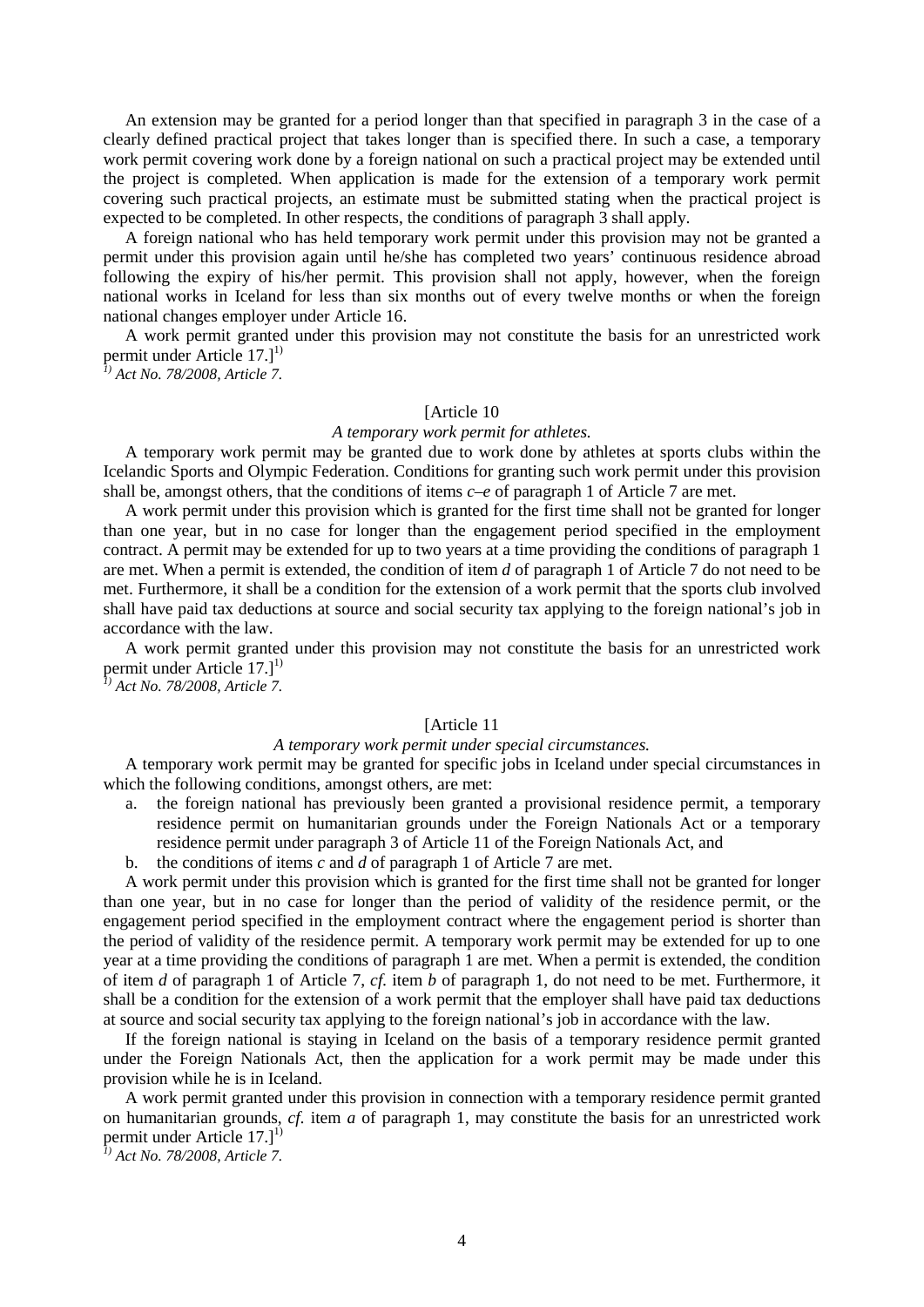### [Article 12

### *A temporary work permit granted in order to reunite families.*

A temporary work permit may be granted due to work by closest relatives [of Icelandic citizen or]<sup>1)</sup> of foreign national holding work permit under Article 8 of this Act, temporary work permit in connection with temporary residence permit granted on humanitarian grounds under Article 11 of this Act or unrestricted work permit, providing the conditions of paragraph 1 of Article 7 are met. However, when a work permit is granted under this provision, the conditions of items *a, b* and *e* of paragraph 1 of Article 7 may be waived. A condition for the granting of a permit is that a temporary residence permit shall have been granted beforehand in accordance with the provisions of the Foreign Nationals Act regarding temporary residence permits for family members.

A temporary work permit may be granted due to work by a foreign national who has reached the age of eighteen if he/she has stayed in Iceland on the basis of temporary residence permit for relatives or permanent residence permit under the Foreign Nationals Act before reaching the age of eighteen, providing the conditions of paragraph 1 of Article 7 are met. However, when a work permit is granted, the conditions of items *a, b* and *e* of paragraph 1 of Article 7 may be waived. A condition for the granting of a permit is that a temporary residence permit shall have been granted beforehand under the provisions of the Foreign Nationals Act on temporary residence permits for relatives.

A work permit under paragraph 1 shall not be granted for longer than one year, but in no case for longer than the period of validity of the closest relatives member's temporary residence permit, or the engagement period specified in the employment contract where the engagement period is shorter than the period of validity of the temporary residence permit. A work permit may be extended for up to one year at a time, subject to the same restrictions as apply when the permit is granted for the first time, providing the conditions of paragraph 1 are met. When a permit is extended, the condition of item *d* of paragraph 1 of Article 7 do not need to be met. Furthermore, it shall be a condition for the extension of a work permit that the employer shall have paid tax deductions at source and social security tax applying to the job of the person concerned in accordance with the law.

In the event of the dissolution of a marriage  $\ldots$ <sup>2)</sup> or cohabitational relationship because the foreign national or his/her child has suffered abuse or violence within the relationship, a work permit under this provision may be extended. The condition for this shall be that the temporary residence permit shall beforehand have been extended in accordance with paragraph 6 of Article 13 of the Foreign Nationals Act, No. 96/2002.

If one of the closest relatives is staying in Iceland under temporary residence permit for closest relatives in accordance with the Foreign Nationals Act, he/she may apply for a work permit while he/she is in Iceland.

A work permit under this provision may constitute the basis for an unrestricted work permit under paragraph 2 of Article 17 if the foreign national from whom the closest relatives derives his/her right has been granted an unrestricted work permit [or if it concerns closest relatives of an Icelandic citizen].<sup>1)</sup>

Children staying in Iceland on the basis of a temporary residence permit for closest relatives or a temporary residence permit under the Foreign Nationals Act may work in Iceland on a temporary basis without holding work permits until they reach the age of eighteen years. $]^{3}$ 

<sup>1)</sup> *Act No. 154/2008, Article 2.*<sup>2)</sup> *Act No. 65/2010, Article 30.*<sup>3)</sup> *Act No. 78/2008, Article 7.* 

### [Article 13]

### *A temporary work permit in connection with study.*

A temporary work permit may be granted due to work done by foreign nationals who pursue studies in Iceland. Conditions for granting such work permit under this provision shall include, amongst others, the following:

- a. that the conditions of items *c* and *d* of paragraph 1 of Article 7 are met and
- b. that the foreign national has been granted a temporary residence permit in connection with his/her studies under the Foreign Nationals Act.

A work permit under paragraph 1 shall not normally be granted for longer than six months at a time, but in no case for longer than the period of validity of the temporary residence permit granted in connection with the studies under the Foreign Nationals Act. A work permit may be extended during the study period and providing that the conditions of paragraph 1 are met. Furthermore, it is a condition for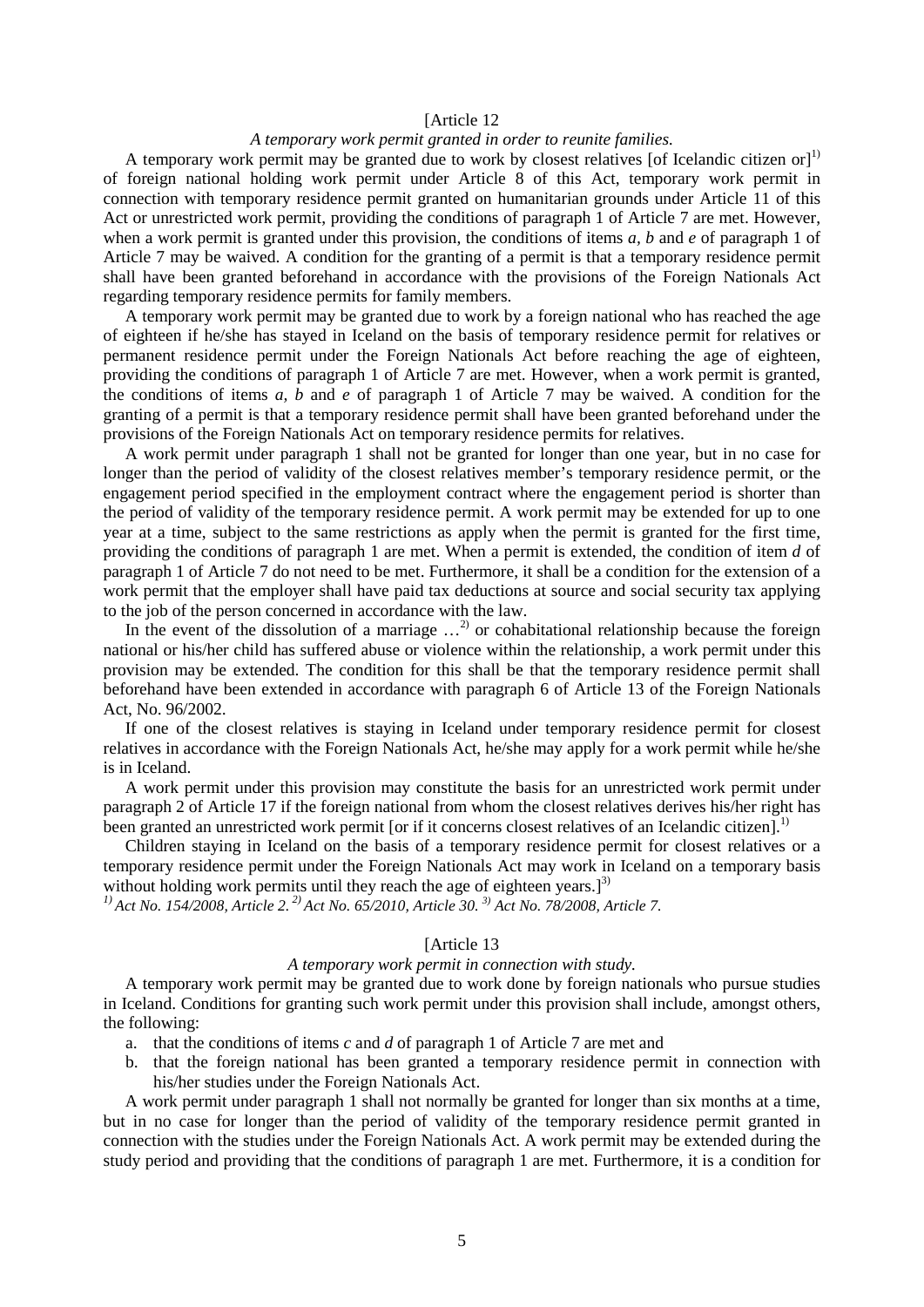the extension of a work permit that the employer shall have paid tax deductions at source and social security tax applying to the foreign national's job in accordance with the law.

When a foreign national has completed studies at Icelandic educational institutions comprising university, industrial, artistic or technical training, he/she may be granted work permit under paragraph 1 of Article 8 due to a specific job related to his/her education. In such cases, the conditions of items *d* and *e* of paragraph 1 of Article 7, *cf.* item *a* of paragraph 1 of Article 8, may be waived.

When a foreign national is staying in Iceland on the basis of temporary residence permit granted under the Foreign Nationals Act, applications for a work permit under this provision may be made while he/she is in Iceland.

A work permit granted under this provision may not constitute the basis for an unrestricted work permit under Article  $17.]^{1}$ 

*1) Act No. 78/2008, Article 7.*

## [Article  $14$ ]<sup>1)</sup>

#### *Icelandic teaching and Icelandic society.*

Employers and trade unions shall provide an employee who holds a temporary work permit with information about basic courses in Icelandic for foreign nationals, information about Icelandic society and information about other teaching on offer to foreign nationals and their families.

*1) Act No. 78/2008, Article 7.*

## [Article  $15$ ]<sup>1)</sup>

## *[A temporary work permit granted to specialised employees on the basis of service agreements.*]<sup>2)</sup>

In special circumstances, a temporary work permit may be granted to a foreign national whom it is planned to send to Iceland in the service of a company that does not have a branch in Iceland, providing that conditions [of items  $c-e$ ]<sup>2)</sup> are met.

A service contract shall have been made with a company in Iceland. It shall include a statement to the effect that a condition for the transaction under the contract is that an employee of the foreign company is to provide the service.

A permit under this Article shall not normally be granted for periods longer than six months on the basis of the same service contract.

A work permit under this Article shall have been granted before the foreign national arrives in Iceland.

[A work permit granted under this provision may not constitute the basis for an unrestricted work permit under Article 17.]<sup>2)</sup>

*1) Act No. 78/2008, Article 7. 2) Act No. 78/2008, Article 8.*

## [Article 16]

### *A new employer.*

A new temporary work permit may be granted under Articles 8–13, as appropriate, due to a specific job done by a foreign national for an employer other than the one to which the previous permit applied. The foreign national may not begin work for the new employer until the work permit has been granted, *cf.*, however, paragraph 4 of Article 19. A temporary work permit granted under this provision may never be valid for longer than the previous permit, and the combined working period under temporary working permits under Article 9 may never exceed two years.

A declaration of the termination of the employment contract between the foreign national and the previous employer shall be submitted with the application under paragraph 1, together with a written employment contract between the foreign national and the new employer. $]^{1}$ 

*1) Act No. 78/2008, Article 10.*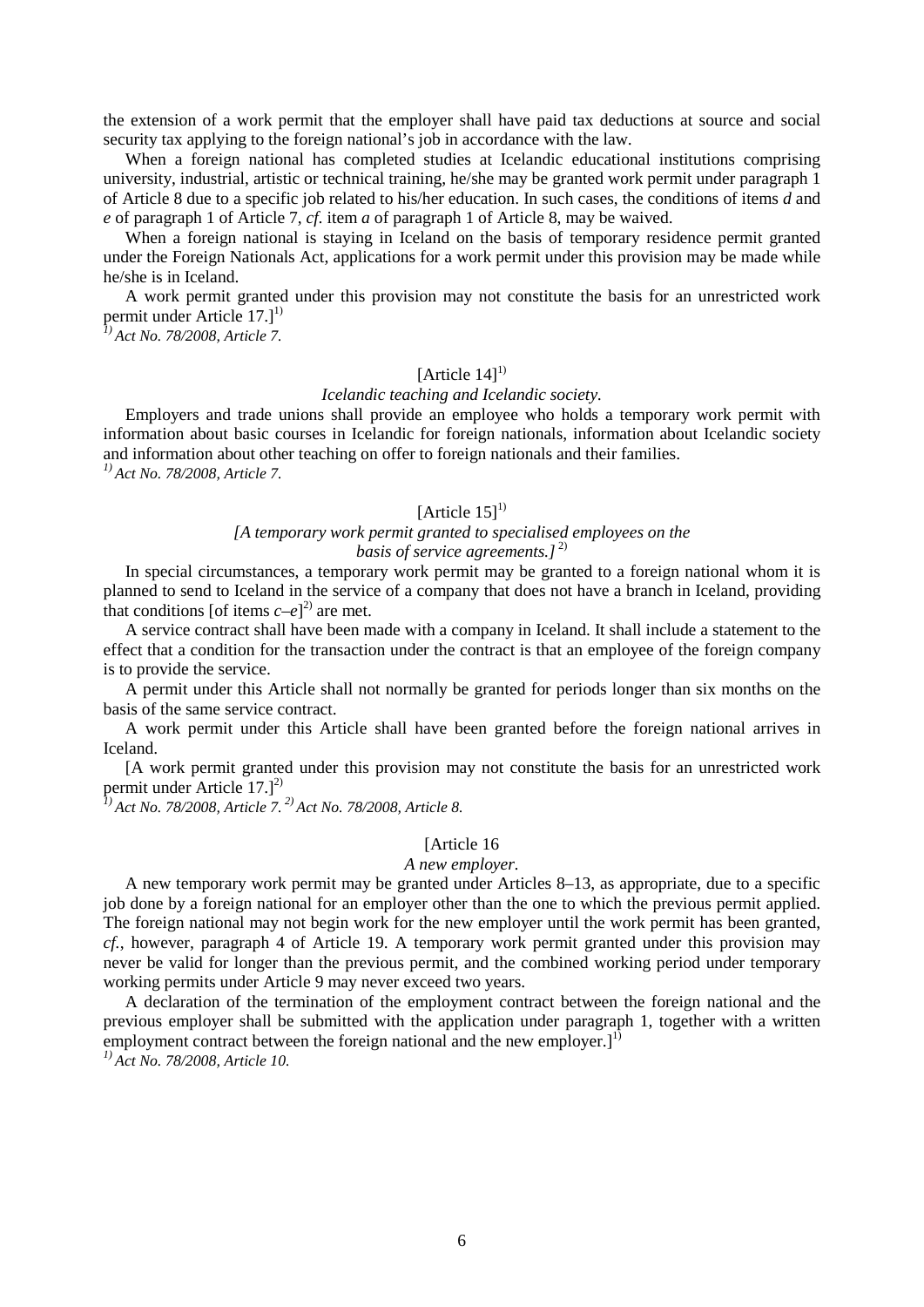### [Article 17

### *An unrestricted work permit.*

A foreign national may be granted an unrestricted work permit when the following conditions are met:

- a. the foreign national has acquired a permanent residence permit under the Foreign Nationals Act,
- b. a written employment contract between the foreign national and an employer has been made and signed, and
- c. the foreign national has beforehand been granted a temporary work permit under Article 8, or a temporary work permit in connection with a temporary residence permit granted on humanitarian grounds under Article 11.

Closest relative of a foreign national who holds an unrestricted work permit meeting the conditions of items *a* and *b* of paragraph 1 may be granted an unrestricted work permit.

Children who have acquired permanent residence permits in Iceland under the Foreign Nationals Act before the age of eighteen years may be granted unrestricted work permits when they reach the age of eighteen years.

An unrestricted work permit shall expire if the foreign national stays abroad continuously for a period of more than eighteen months. The Directorate of Labour shall take the decision on cancelling such a permit. However, the Directorate of Labour may, after receiving application, grant exemptions from the restriction imposed in sentence 1, with the result that the foreign national shall retain an unrestricted work permit despite staying abroad for a longer period.<sup>[1]</sup>

*1) Act No. 78/2008, Article 10.*

## [Article 18]

## *A temporary work permit under agreements with other states.*

A temporary work permit may be granted to the spouses  $\ldots$ <sup>1)</sup> or cohabiting partners of foreign embassy officials and the officials' children under the age of 21 under an agreement pertaining thereto between the Icelandic government and other states, providing that the spouses ...<sup>1)</sup> or cohabiting partners hold valid temporary residence permits on the basis of an international agreement.

Foreign nationals aged 18–26 may be granted temporary work permits in Iceland for a maximum of one year on the basis of agreements between the Icelandic government and other states covering work done by their citizens in Iceland with a view to familiarising themselves with the country and its culture. A temporary work permit on the basis of such agreement shall not be restricted to work for a specific employer. A condition for granting such a permit is that the foreign national has not beforehand been granted a work permit in Iceland on the basis of such an agreement. A work permit of this type may not be extended.

[The Minister]<sup>2)</sup> may issue regulations setting further conditions for the granting of work permits under this provision. $l^{3}$ 

*1) Act No. 65/2010, Article 31. 2) Act No. 162/2010, Article 25. 3) Act No. 78/2008, Article 10.*

## [Article 19]

## *Processing of an application for a work permit.*

An employer who wishes to engage a foreign national in temporary job shall apply to the Directorate of Labour for a temporary work permit on behalf of the foreign national before the foreign national comes to Iceland for the first time to work, unless other provisions are made in this Act. The same shall apply when the foreign national has stayed abroad for at least six months following the expiry of a beforehand granted work permit, unless he has been granted permission by the Directorate of Immigration to stay in Iceland. The application shall be made in writing on special forms and shall be signed by the employer and the foreign national. The application shall be accompanied by all the documents and certificates required by the Directorate of Labour to establish that the conditions set forth in statutes and regulations have been met, including a written employment contract between the foreign national and the employer, signed by both parties.

The Directorate of Labour may process application for a temporary work permit on the basis of Article 8 and paragraph 2 of Article 9 ahead of other applications for work permits that the Directorate has received, providing that a signed employment contract between the employer and the foreign national exists.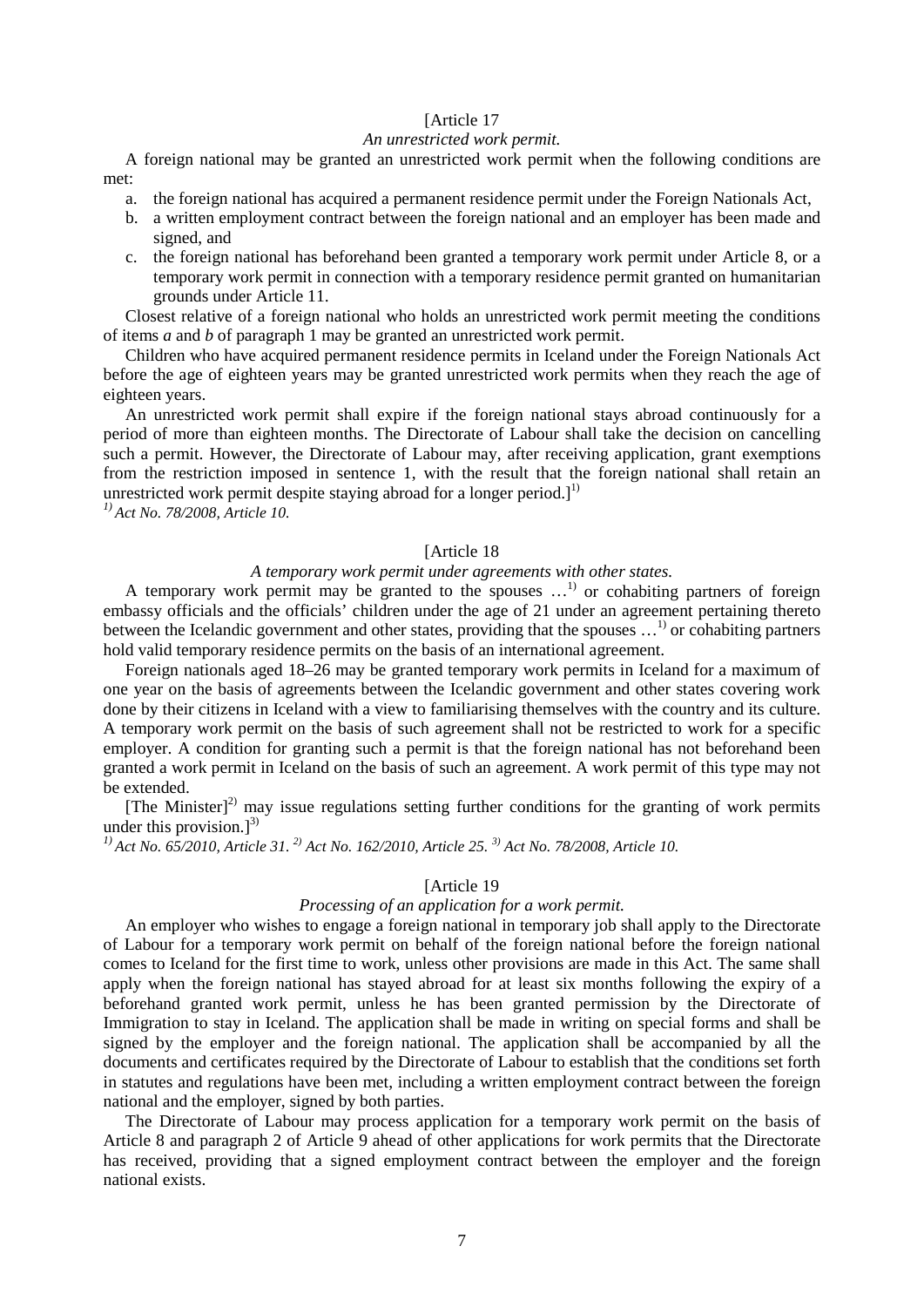An employer who wishes to extend an employment contract with a foreign national shall apply for an extension of the temporary work permit on the foreign national's behalf not later than four weeks before the previous permit expires. The application shall be made in writing on special forms and shall be signed by the employer and the foreign national. The application shall be accompanied by all the documents and certificates required by the Directorate of Labour to establish that the conditions set forth in statutes and regulations have been met, including a written employment contract between the foreign national and the employer, signed by both parties.

A foreign national who holds a valid temporary residence permit on the basis of the Foreign Nationals Act may continue working at his job during the time taken to process the application to extend his temporary work permit, providing that the application is received by the Directorate of Labour before the deadline set forth in paragraph 3. If the application is received later, the Directorate of Labour shall take a decision on the foreign national's authorisation to continue working at his job during the time taken to process the application, providing that a decision has been taken by the Directorate of Immigration to the effect that the foreign national may stay in Iceland during that period. The same shall apply when a new employer applies for a temporary work permit for a foreign national under Article 16, as appropriate.

The foreign national shall apply for an unrestricted work permit under Article 17 not later than four weeks before the previous permit expires. The application shall be made in writing on special forms and shall be accompanied by all the documents and certificates required by the Directorate of Labour to establish that the conditions set forth in statutes and regulations have been met, including a written employment contract between the foreign national and the employer, signed by both parties. If the application is received later, the Directorate of Labour shall take a decision on the foreign national's authorisation to continue working at his job during the time taken to process the application, providing that a decision has been taken by the Directorate of Immigration to the effect that the foreign national may stay in Iceland during that period.

An application for work permit may be turned down in the case of work for an employer who has beforehand been guilty of having engaged a foreign national for work without the required work permit according to this Act, even though the conditions of the Act are met. The same shall apply to foreign national who has previously been guilty of engaging himself for work without the required work permit according to this Act.

When the Directorate of Labour has taken a substantive decision on the basis of an application for a work permit under this Act, the Directorate shall report it to the Directorate of Immigration and the parties to the case.]<sup>1)</sup>

*1) Act No. 78/2008, Article 10.*

## [Article 20]

### *Grant of a work permit.*

A work permit is granted in the name of the foreign national after he has come to Iceland, and the foreign national is the holder of the permit. A temporary work permit is restricted to work for a specific employer, *cf.*, however paragraph 2 of Article 18, and the foreign national may not begin work for another employer before a new permit has been granted, *cf.*, however, paragraph 4 of Article 19. The document testifying to a temporary work permit shall include, amongst other things, the foreign national's name and ID Number, his nationality, the employer's name and the period for which the permit is valid. The same information shall be stated in the document testifying to an unrestricted work permit, except that the foreign national's employer shall not be specified there.

The foreign national shall at all times carry the documents referred to in paragraph 1, and shall produce them if required to do so by the police.

[The Minister] $1<sup>1</sup>$  may issue regulations containing further rules on the grant of work permits under this provision in accordance with government policy at any given time, e.g. as regards collaboration between the Directorate of Labour and the Directorate of Immigration, after receiving the comments of [the Minister in charge of the affairs of persons' rights].<sup>2</sup>]<sup>3)</sup>

*1) Act No. 162/2010, Article 25. 2) Act No. 126/2011, Article 351. 3) Act No. 78/2008, Article 10.*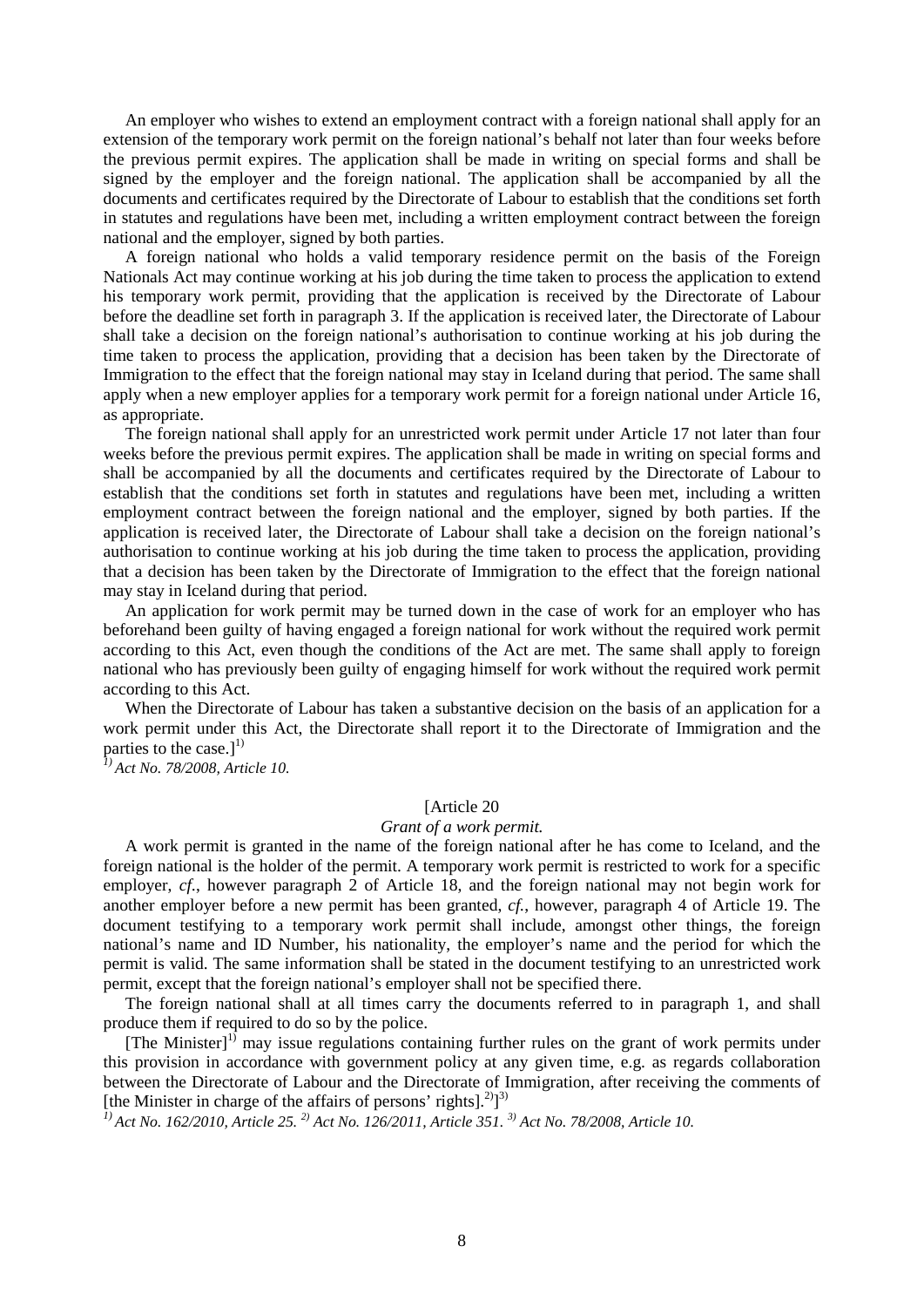## [Article 21]

### *End of employment.*

The employer shall inform the Directorate of Labour when a foreign national who holds a temporary work permit under this Act leaves his employment before the period of validity of the permit has expired. $l^{1}$ 

*1) Act No. 78/2008, Article 10.*

# **SECTION III**

# **Exemption provisions.**

[Article  $22$ ]<sup>1)</sup>

The following shall be exempt from requirements regarding work permits:

- [a. Citizens of member states of the Agreement on the European Economic Area, the treaty establishing the European Free Trade Association and the agreement between the government of Iceland, on the one hand, and the government of Denmark and the Home Rule Administration of the Faroe Islands, on the other, and other foreign nationals who come under the rules of the aforementioned agreements, subject to the restrictions which are stated there and which shall be defined in further detail in regulations.] $^{2)}$
- [b.]<sup>3)</sup> Foreign nationals who have been Icelandic citizens since birth, but have lost their Icelandic citizenship.
- $[c.]<sup>3</sup>$  [Foreign spouses ...<sup>4)</sup> of Icelandic citizens and their children under the age of eighteen years who are under their custody and are supported by them.<sup>[2]</sup>
- $[d.]^{3)}$  Foreign nationals in the private service of envoys of foreign states.
- [e. Foreign nationals who have received temporary residence permits as refugees under the Foreign Nationals Act.]<sup>2)</sup>

*1) Act No. 78/2008, Article 10. 2) Act No. 78/2008, Article 11. 3) Act No. 84/2003, Article 2. 4) Act No. 65/2010, Article 32.*

# $[Article 23]^{1}$

The following foreign nationals shall be exempt from the requirements regarding work permits for periods of up to four weeks each year in Iceland:

- a. Scientists and lecturers, as regards teaching or comparable activities.
- b. Artists, with the exception of instrumental performers who enter into job in catering establishments. The exemption under this item does not apply to dancers who appear in nightclubs, *cf.* item *i* of Article 9 of the Hotel and Catering Establishment Act, No. 67/1985, *cf.* Act No. 66/2000.
- c. Athletics coaches.
- d. Representatives on business visits for companies that do not have branches in Iceland.
- e. Drivers of passenger coaches registered in foreign countries, providing that the vehicles are carrying foreign tourists to Iceland.
- f. Journalists and reporters from foreign news media who are in the service of companies that are not established in Iceland.
- g. Employees, consultants and instructors working on the assembly, installation, supervision or repair of equipment.

The Minister may issue regulations<sup>2)</sup> defining in further detail the individual jobs covered by the exemptions according to this Article.

*1) Act No. 78/2008, Article 10. 2) Regulation No. 339/2005.*

### **SECTION IV**

**Revocation of a work permit. Penalties.**

[Article  $24$ ]<sup>1)</sup>

## *Revocation.*

[The Directorate of Labour may revoke a work permit if the foreign national or the employer has, at the time of application and against their better knowledge, given incorrect information or concealed facts which could have been of substantial significance regarding the granting of the permit. Furthermore, the Directorate of Labour may revoke a work permit if the conditions for granting the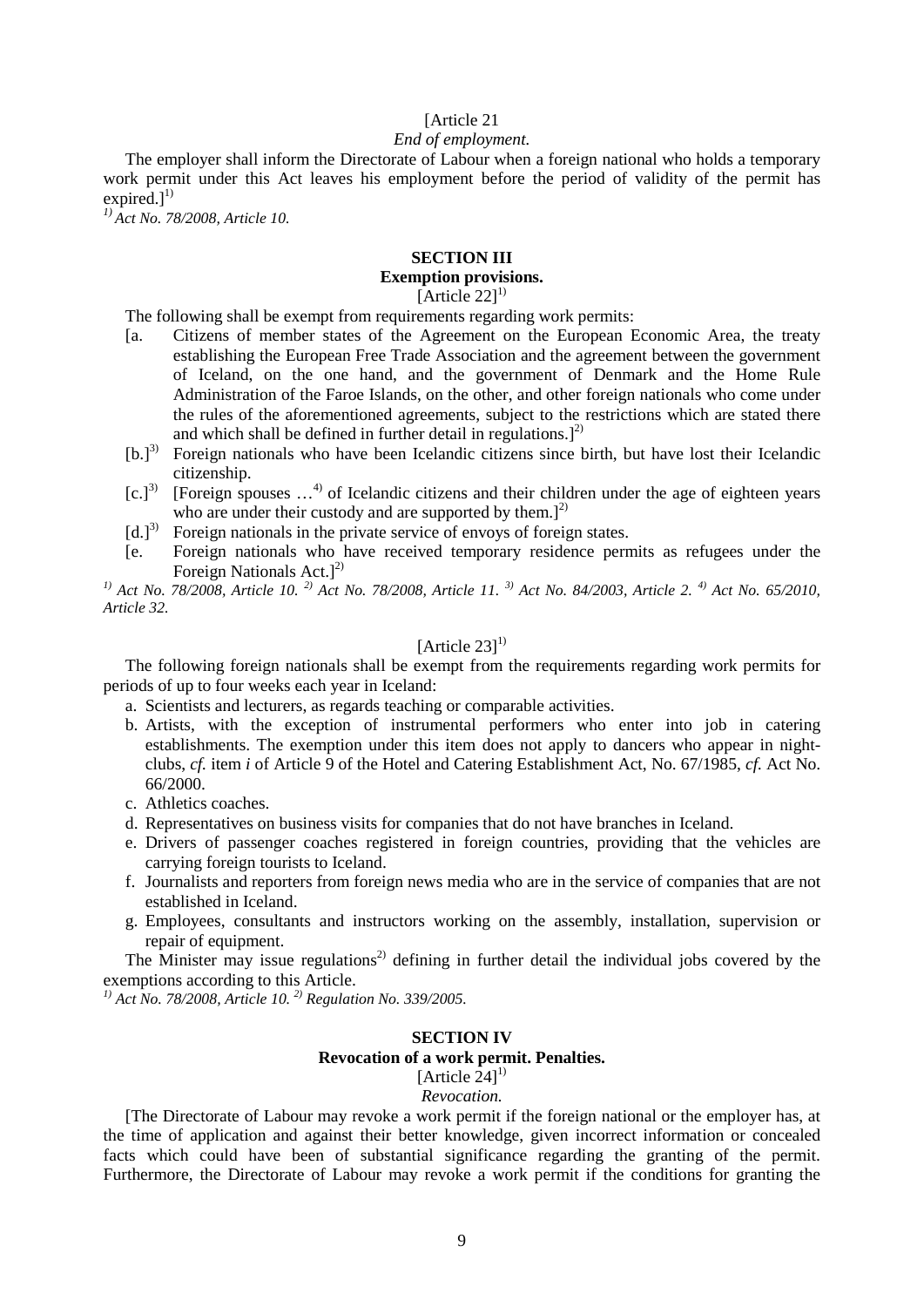work permit under this Act are no longer met, e.g. if the foreign national has worked for an employer other than the one to which his work permit was restricted, or if this course of action follows from other principles of public administration.] $^{2)}$ 

*1) Act No. 78/2008, Article 10. 2) Act No. 78/2008, Article 12.* 

### [Article  $25$ ]<sup>1)</sup>

### *Handling of information.*

[The Directorate of Labour and the police may process personal data, including data that may be regarded as sensitive, to the extent that such processing may be regarded as necessary for the application of this Act.

To the extent necessary to ensure that foreign nationals work legally in Iceland, it shall be permitted, when processing personal data, to link data from the Directorate of Labour, the Directorate of Immigration, the police, the tax authorities and the National Registry. Such linking shall be carried out without data from the records of the individual institutions being sent to other institutions to an extent greater than is necessary to examine points that are specified in advance. In other respects, personal data shall be handled as specified in the Personal Data Act.

If the Directorate of Labour receives information indicating that Icelandic laws and regulations have been violated, the Directorate may make the information over to the relevant supervisory authority or, as appropriate, to the police.] $^{1)}$ 

*1) Act No. 78/2008, Article 13.*

#### [Article 26]

## *Monitoring by the Directorate of Labour and the police.*

The police and the Directorate of Labour shall monitor the application of this Act. An employer shall give the police and the Directorate of Labour access to the documents or other materials necessary to demonstrate that no violation of the Act has taken place. The foreign national and the employer shall give all necessary information in connection with monitoring.

The police shall be granted access to the employer's workplaces in order to investigate whether the employer and the foreign nationals working for him are in compliance with this Act. The police shall show credentials relating to their work.

At the request of the police, a foreign national shall show credentials demonstrating that he/she is permitted to work in Iceland and, if necessary, provide information to establish his/her identity, this being done, amongst other things, to demonstrate, as appropriate, that he/she is exempt from the requirement under this Act to hold a work permit.

The police may require other employees who work, or have worked at any time during the previous three months, for the employer in question, to provide information necessary in connection with monitoring.] $<sup>1</sup>$ </sup>

*1) Act No. 78/2008, Article 14.*

## [Article  $27$ ]<sup>1)</sup>

#### *Penalty provisions.*

### Fines or imprisonment of up to six months shall be imposed if a person:

- a. violates this Act, or regulations issued under it, either on purpose or through negligence, or
- b. gives information that, regarding important details in a matter covered by this Act, is false or evidently misleading, either on purpose or through gross negligence.

Fines or imprisonment of up to two years shall be imposed if a person:

- a. either on purpose or through gross negligence, makes use of the labour of a foreign national who does not hold a work permit under this Act;
- b. either on purpose or through gross negligence, arranges job or accommodation for a foreign national, or issues or passes on information, statements or documents for use in a matter covered by this Act, if by doing so he exploits for his advantage the circumstances of the foreign national in an improper way;
- c. intentionally, by arousing, reinforcing or exploiting a false or unclear idea, or in another improper manner, entices a foreign national to come to Iceland for the purpose of job;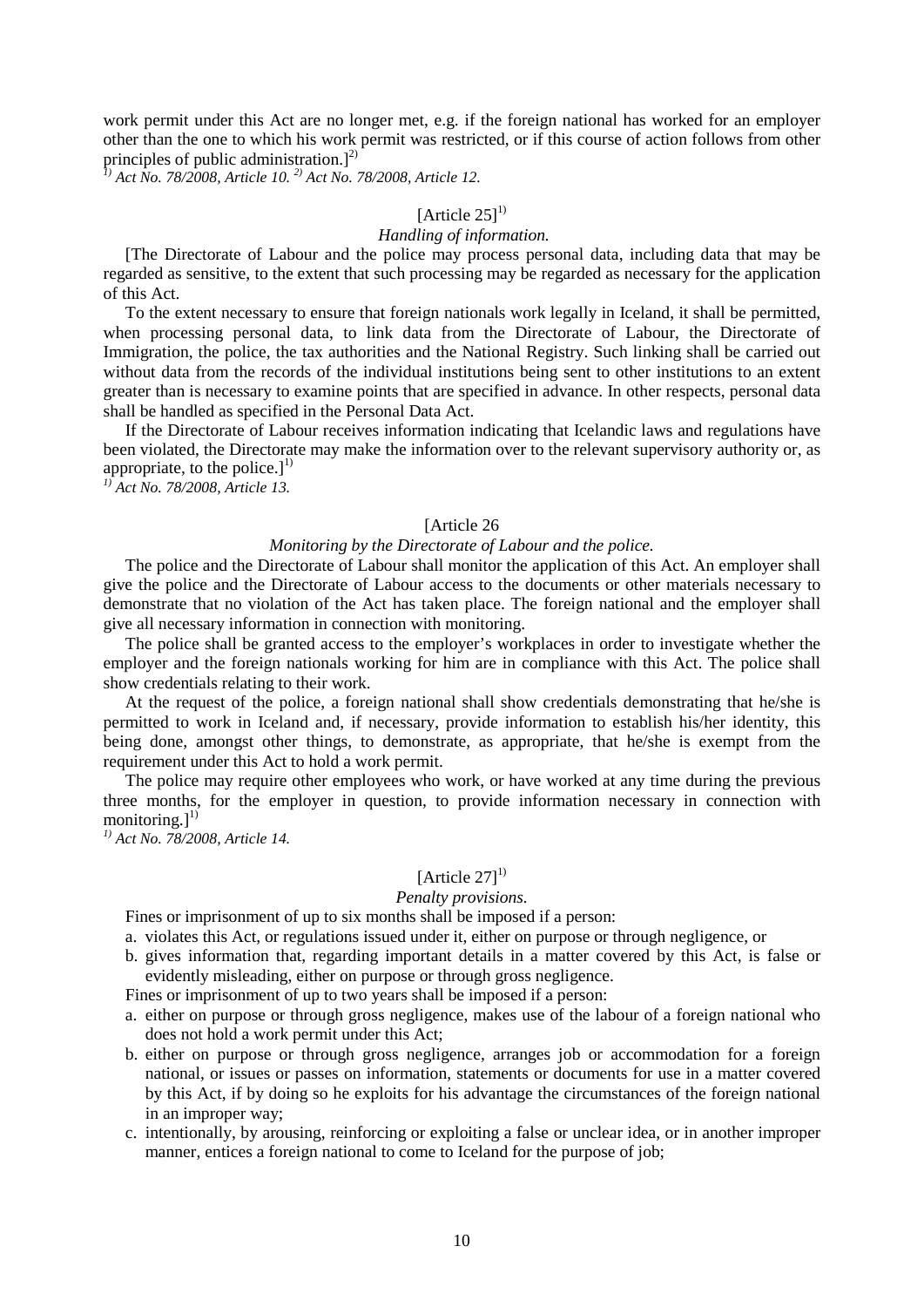d. with a view to making a profit, assists a foreign national to engage in job without the required permits.

Fines or imprisonment of up to five years shall be imposed for running an organised activity in order to assist foreign nationals to work in Iceland without work permits as provided for by this Act.

When offences are committed as part of the activities of legal persons, such legal persons may be fined under Section II A of the General Penal Code.

Attempted violations, or acting as an accessory to a violation of this Act, shall be punishable under Section III of the General Penal Code.

*1) Act No. 78/2008, Article 14.*

# [Article 28]<sup>1)</sup>

# *Transport home.*

A party, who arranges for a foreign national to move to Iceland for the purpose of job without the required permits, *cf.* items *b* and *c* of paragraph 2 of Article 17, shall pay the entire cost of transporting the foreign national from Iceland.

*1) Act No. 78/2008, Article 14.*

### **SECTION V**

## **Consultation between the Directorate of Labour and the Directorate of Immigration.** [Article 29]<sup>1)</sup>

# *Consultative committee.*

The Directorate of Labour and the Directorate of Immigration shall establish a special consultative committee in connection with the application of this Act.

The consultative committee shall consist of four persons, each institution appointing two. The term of appointment of the committee shall be two years. The consultative committee shall elect a chairman from among its members. The chairman shall call and direct meetings. *1) Act No. 78/2008, Article 14.*

## [Article  $30$ ]<sup>1)</sup>

The Directorate of Labour shall notify the Directorate of Immigration of all work permit applications granted and rejected.

In consultation with the Directorate of Labour, the Directorate of Immigration shall issue certificates including, amongst other things, information about the foreign national's residence permit and right to engage in work in Iceland. It shall also include the necessary personal data. An applicant for a work permit may be charged a fee for the certificate. This fee shall not exceed the cost of issuing the certificate.

*1) Act No. 78/2008, Article 14.*

# **SECTION VI**

# **Procedure.**

[Article  $31$ ]<sup>1)</sup>

## *General rules on procedure.*

Where no other provisions are made in this Act, the Administrative Procedure Act shall apply regarding procedure.

*1) Act No. 78/2008, Article 14.*

# [Article  $321^{1}$ ]

# *Speed of processing.*

The Directorate of Labour shall take a decision on whether to grant an application for work permit as soon as possible, and no later than two months after the application is received.

When a delay is foreseeable in the processing of a case, the party to the case shall be informed of this. Reasons shall be given for the delay, and also an indication of when a decision may be expected. *1) Act No. 78/2008, Article 14.*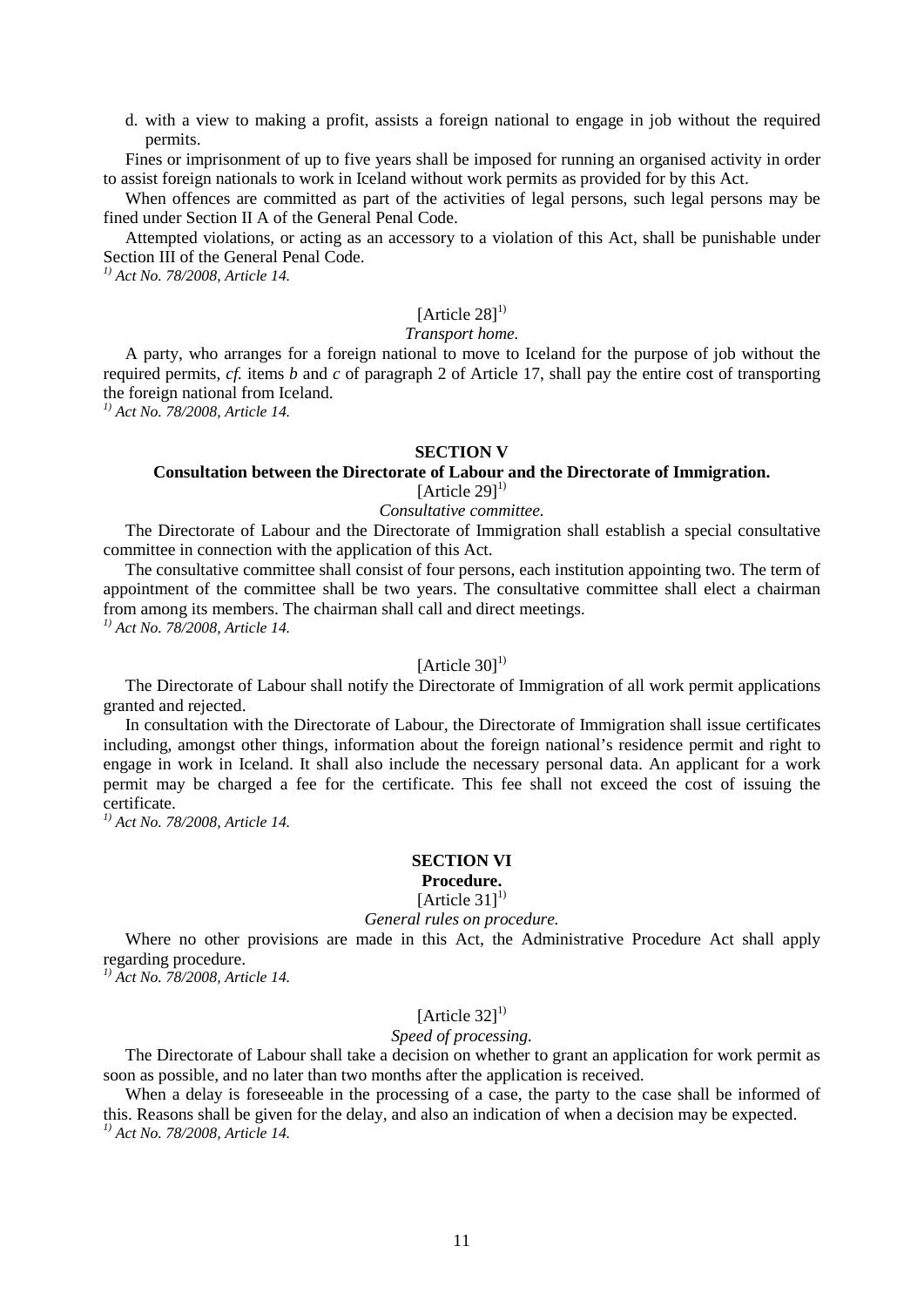# [Article  $33$ ]<sup>1)</sup>

### *Obligation regarding guidance.*

In cases involving the rejection of an application for a work permit, or the revocation of a work permit, the government authority shall provide the foreign national with guidance regarding his right of appeal under Article 24 of this Act.

*1) Act No. 78/2008, Article 14.*

# [Article  $34$ ]<sup>1)</sup>

# *Right of appeal.*

[The employer and the foreign national have a joint right to appeal to [the Ministry]<sup>2)</sup> against decisions by the Directorate of Labour to turn down an application for, or to revoke, a temporary work permit, and both of them shall sign the appeal against the executive decision. They may, however, delegate to other parties the authority to act on their behalf on the matter. A foreign national may lodge an appeal against decisions by the Directorate to turn down an application for, or to revoke, an unrestricted work permit.

The deadline for lodging an appeal is four weeks from the date of receipt of the notification of the decision by the Directorate of Labour. An appeal shall be considered as having been submitted before the deadline if the letter presenting it is received by the ministry, or is committed to the postal service, before the deadline.

An appeal against an executive decision shall not defer the legal effect of the decision by the Directorate of Labour, and the foreign national shall live abroad while his appeal is being processed, unless he has been granted permission by the Directorate of Immigration to stay in Iceland.

[The Ministry] $^{2)}$  shall endeavour to deliver its ruling within two months of receiving the matter for adjudication.

In other respects, procedure shall be subject to the Administrative Procedure Act.<sup>[3]</sup> *1) Act No. 78/2008, Article 14. 2) Act No. 162/2010, Article 25. 3) Act No. 78/2008, Article 15.*

## **SECTION VII**

## **Miscellaneous provisions. Commencement.**

[Article  $35$ ]<sup>1)</sup>

## *Collaborative committee.*

[The Minister]<sup>2)</sup> shall appoint a collaborative committee consisting of representatives of the Directorate of Labour, the Directorate of Immigration, the Icelandic Federation of Labour and the Confederation of Icelandic Employers. [The Minister] $^{2)}$  shall appoint the chairman of the committee without nomination. Alternates shall be appointed in the same way.

The collaborative committee shall be convened

a. in connection with general questions arising regarding the grant of work permits, and

b. when the Directorate of Labour receives requests for work permits for groups of foreign nationals. *1) Act No. 78/2008, Article 14. 2) Act No. 162/2010, Article 25.* 

## [Article 36]

### *Validity of international agreements.*

In the application of this Act, consideration shall be given to the substance of the international agreements, to which Iceland is a party, on foreign nationals' right of employment. $]^{1}$ *1) Act No. 78/2008, Article 16.*

# [Article  $371^{1}$ ]

This Act shall take effect on 1 January 2003.

... *1) Act No. 78/2008, Article 16.*